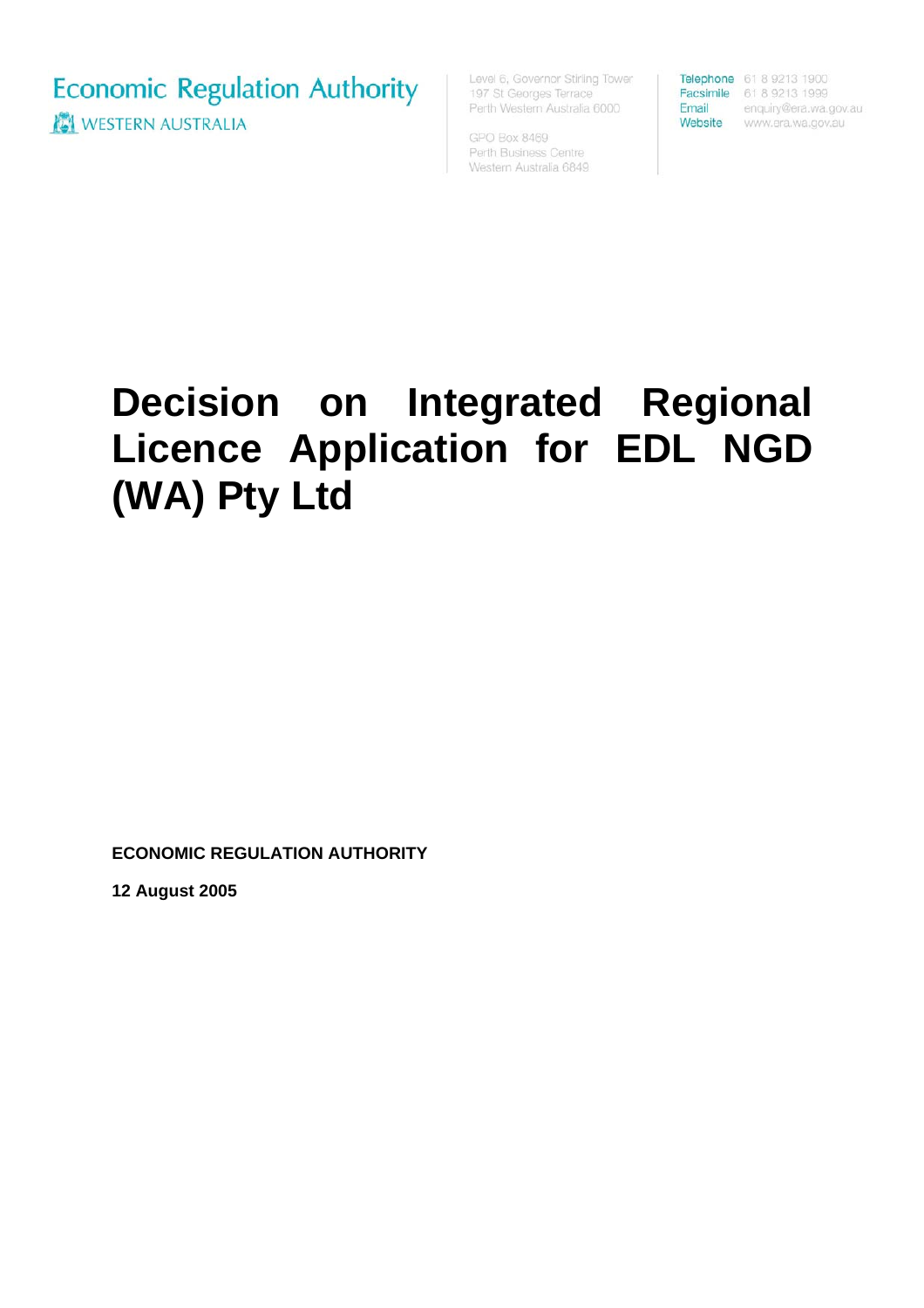## **DECISION**

- 1. On 20 May 2005, EDL NGD (WA) Pty Ltd (**the Applicant)** made an application to the Economic Regulation Authority (**Authority**) for an Integrated Regional Licence in relation to a proposed construction of five power stations in the West Kimberley region (**the Application**). The power stations will be located in Broome, Derby, Fitzroy Crossing, Halls Creek and Looma.
- 2. The Application was made pursuant to section 10 of the *Electricity Industry Act 2004* (Act).
- 3. The Authority consulted upon the proposed grant of the licence in accordance with the *"*Electricity Industry Guideline: Information for Licence Applicants*".*
- 4. Pursuant to section 19 of the Act, the Authority approves the grant of an Integrated Regional Licence to the Applicant to supply electricity subject to, and in accordance with, the terms set out in the Licence.

## **STATEMENT OF REASONS**

- 5. Section 19 of the Act sets out the factors governing the Authority's decision to grant, renew, or transfer an electricity supply licence. Subsections (1) and (2) are reproduced below:
	- *(1) Subject to section 9, the Authority must grant, renew or approve the transfer of a licence if it is satisfied that applicant –* 
		- *(a) has, and is likely to retain; or*
		- *(b) will acquire within a reasonable time after the grant, renewal or transfer, and is then likely to retain,*

*the financial and technical resources to undertake the activities authorised, or to be authorised by the licence.* 

- *(2) The Authority must take reasonable steps to make a decision in respect of an application for –* 
	- *(a) the grant or renewal of a licence; or*
	- *(b) approval to transfer a licence,*

*within 90 days after the application is made.* 

Further section 9 of the Act states the Authority must not exercise a power conferred by Division 3 of the Act (General licensing provisions) unless the Authority is satisfied that it would not be contrary to the public interest.

6. The Authority engaged consultant Hall Chadwick to examine the financial capacity of the Applicant to undertake activities authorised by the licence and sought advice from the Director of Energy Safety regarding the technical capability of the Applicant. Following consideration of the advice received, the Authority believes that the